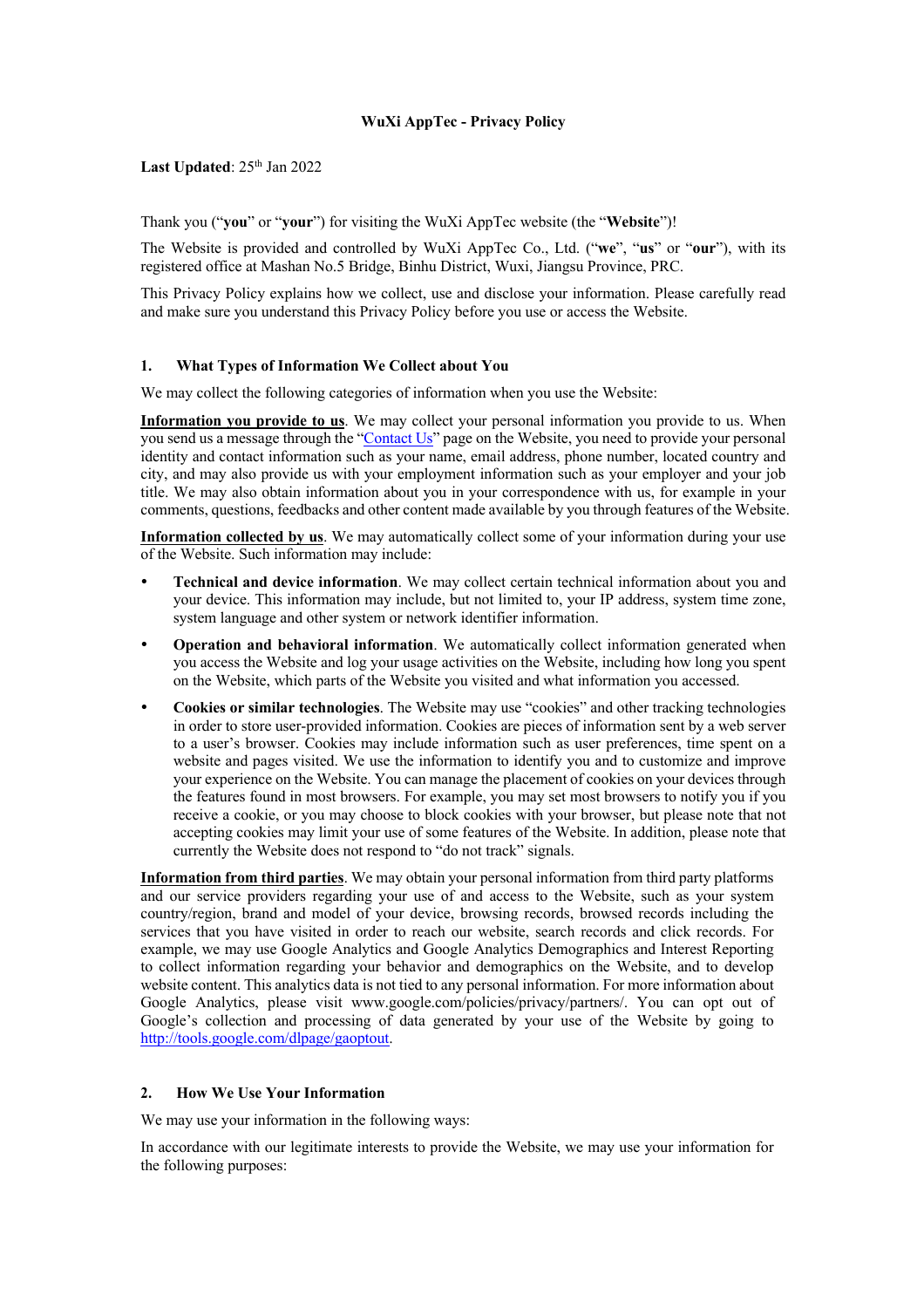- to review your comments or questions, and provide you with appropriate services;
- to enforce our terms and policies;
- to process and respond to your requests, queries, applications, complaints and feedbacks;
- to provide support and respond to your requests, feedbacks and queries;
- to monitor, operate, maintain and manage the Website;
- to address and resolve technical issues and bugs;
- to ensure the Website operates effectively and efficiently;
- to detect, prevent or otherwise address security, fraud or technical issues;
- to improve and enhance the features and performance of the Website and relevant services;
- to properly manage and administer our relationship with you;
- to manage our business; and
- to protect, enforce or defend our rights and interests (including, in relation to a violation of our terms and conditions).

We may use your information for purposes of meeting our legal obligations and responsibilities. We may also process your information for other purposes as disclosed to you, where we have your consent to do so, or permitted to do so by law.

#### **3. How We Share Your Information**

We may share your information with a variety of third parties as follows:

**Service Providers**. We may share your information with third parties that provide services for us,

- to operate and maintain the Website, such as website hosting service provider, development service providers, cloud service provider; and
- to optimize and improve the Website, such as analytics service provider tracking usage data.

**Our Affiliates**. We may share your information with any members, subsidiaries or affiliates of our corporate group to provide the Website, for purposes including preventing illegal use and supporting users.

**Law Enforcement Agencies and Authorities**. We may share your information with competent authorities, courts, third parties, and bodies in response to a court order, summons or subpoena, lawful discovery requests, regulatory requests, or as permitted or required by law, including when we reasonably believe it is necessary or appropriate to investigate, prevent or take action against illegal activities, suspected fraud, or situations involving potential threats to the physical safety of any person.

**Sale or Merger**. We may disclose your information to any third party:

- that acquires, or is interested in acquiring, all or part of our assets or shares;
- that we acquire in whole or in part;
- with which we merge; or
- that succeeds us in carrying on all or part of our business;

in each case, who has a legal obligation to refrain from disclosure and use unauthorized by us.

#### **4. International Transfer**

We provide products and services through resources all over the world, and your personal information collected by us may be transferred to, stored at, processed in or otherwise accessed from a place located outside of the jurisdiction where you access the Website. We will take measures to ensure the security of such transfer, storage and processing of your information in accordance with this Privacy Policy. We will also obtain your separate consent for international transfer of your personal information to the extent required under applicable laws.

## **5. How We Protect Your Information**

We implement security measures and maintain physical, electronic and managerial procedures in accordance with this Privacy Policy in order to safeguard and secure your information processed by us. However, no data transmission over the Internet is completely secure, and we cannot guarantee the security of your information. All the transmission of your information to us should be at your own risk.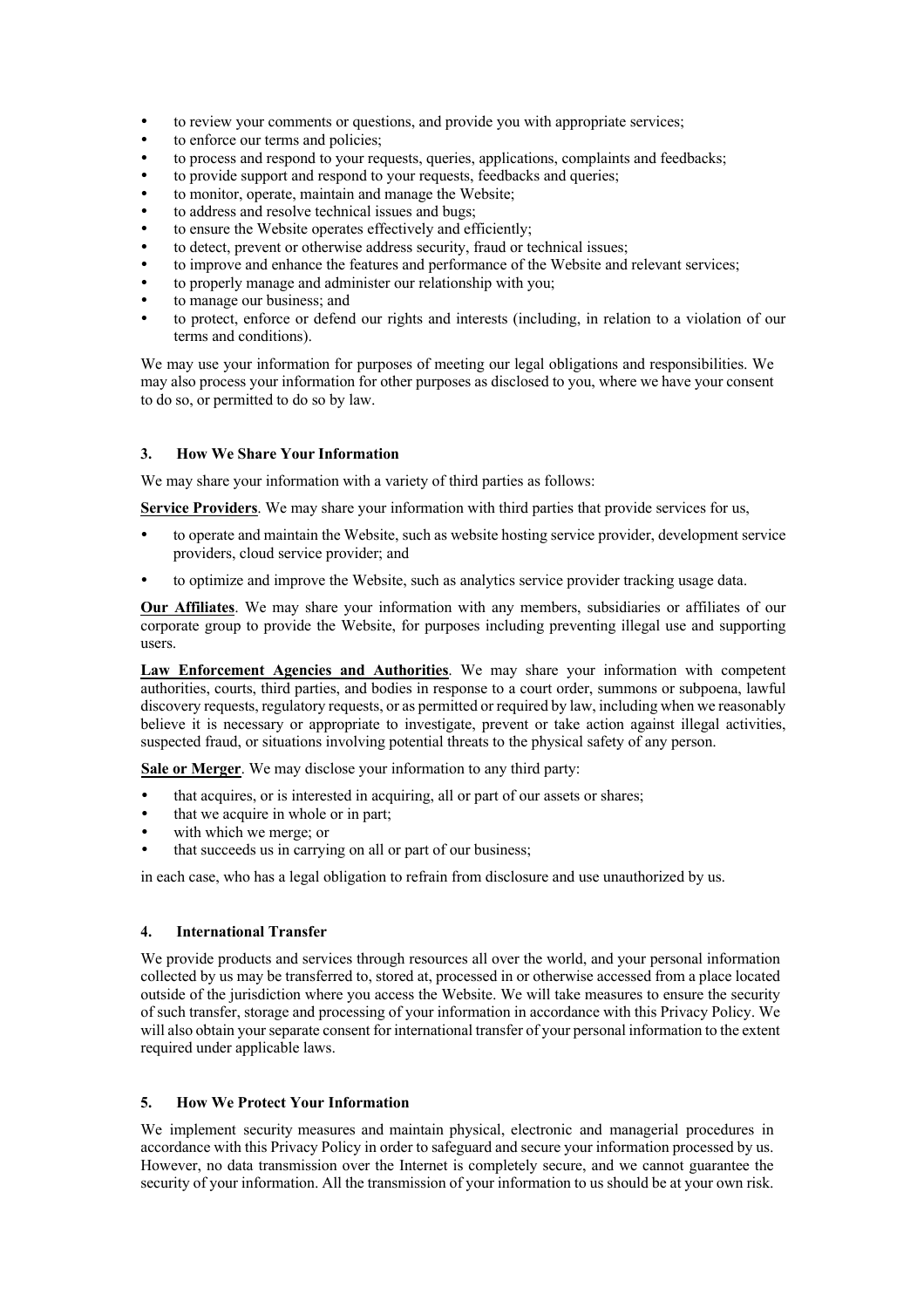#### **6. How Long Do We Keep Your Information**

We retain your information for as long as it is needed for us to provide the Website and services and operate our business, or it is necessary to fulfill the purposes for which such information was collected.

We may also retain your information during the period when we have other legitimate purposes; for example, in the event we are subject to legal, contractual or similar obligations to retain the personal information (e.g., mandatory data retention laws, government orders to preserve data relevant to an investigation), or we may need to retain your information for the purposes of pending or impending litigation or dispute.

## **7. Your Rights**

We respect and attach great importance to your rights in connection with your personal information, including the following:

**Right of Access**. You are entitled to request us to confirm whether we process your personal information and, request a copy of your personal information.

**Right to Rectification**. If any of your personal information collected by us is incomplete or inaccurate, you can ask us to correct or update such information.

**Right to Erasure**. In certain circumstances, you can request us to delete all or some of your personal information.

**Withdrawal of Consent**. You also have the right to withdraw your consent at any time where our processing of your personal information is based on your consent. However, certain features of the Website and our services may not be available if your consent has been withdrawn.

You may contact us in accordance with Section 11 (*Contact Us*) to exercise any of your rights. In order to protect your privacy, we may require you to provide additional information to demonstrate your identity before we process your request.

## **8. Children**

The Website is not directed at children under the age of 13 or equivalent minimum age in the relevant jurisdiction. We do not knowingly collect any personally identifiable information from any persons under such age.

## **9. Changes**

We reserve the right to change this Privacy Policy from time to time at our sole discretion. We will notify you of any material changes through a notification on the Website, and such change will only apply to information collected after the revised Privacy Policy takes effect. Any changes to this Privacy Policy will become effective immediately after being posted. We encourage you to periodically review this Privacy Policy to stay informed of changes and on how we are protecting your personal information.

## **10. Third Party Links**

This Privacy Policy does not apply to any other websites or platforms unless the context otherwise specifies. Please note that the Website may include links to other websites, platforms or products which are subject to privacy policies and practices that differ from ours. Such links are provided for your convenience and information only, and do not represent our affiliation, sponsorship, or endorsement of the information on third party sites. We are not responsible for the collection and processing of your information if you provide your information to any of those third parties or interact with such third-party websites.

## **11. Contact Us**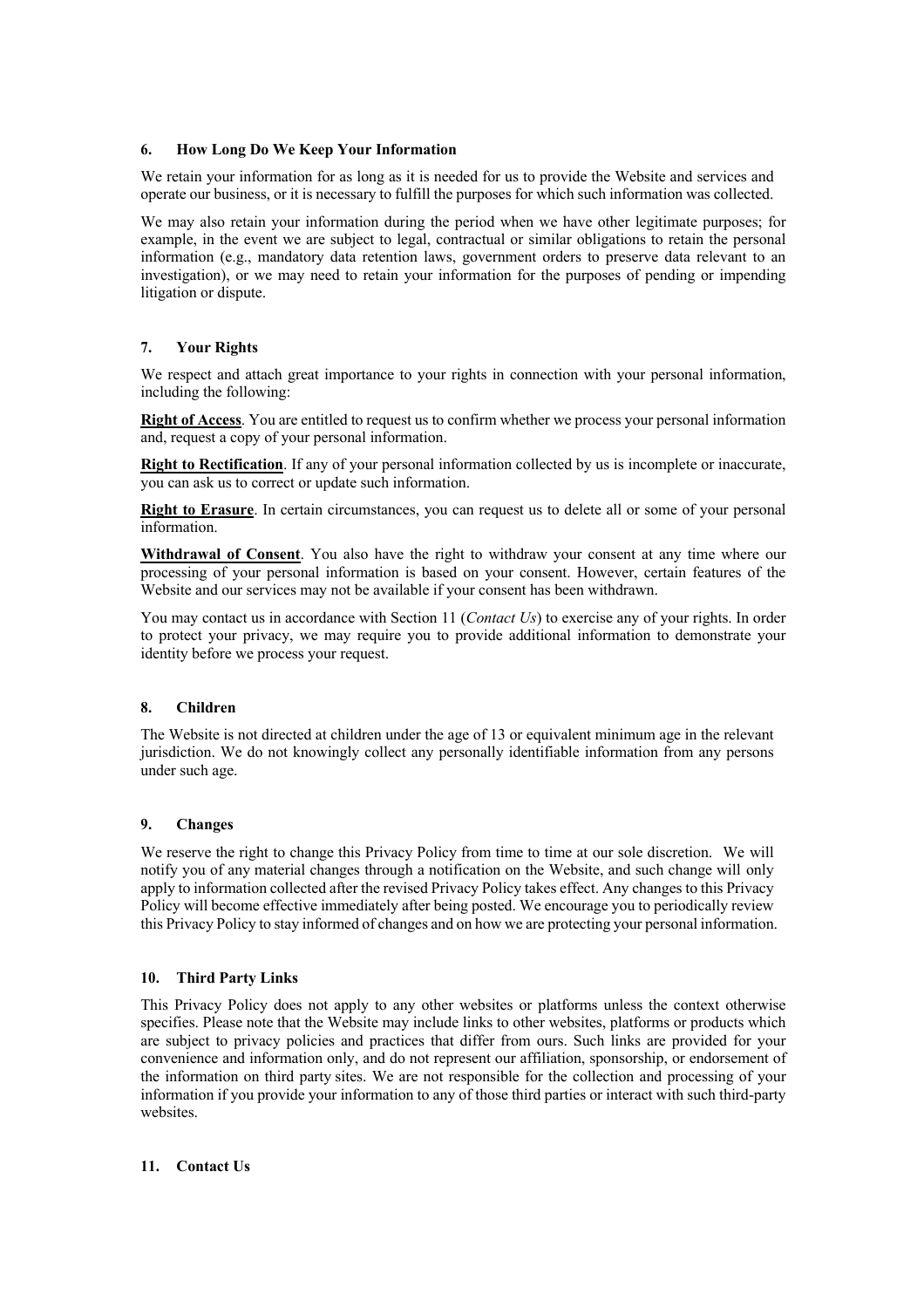If you have any questions or concerns regarding this Privacy Policy, please contact us via Corporate Communications@wuxiapptec.com.

#### **12. Jurisdiction-Specific Terms**

If you are located in any of the following jurisdictions, the jurisdiction-specific terms will apply to the processing of your information, in addition to the terms set out in other sections of this Privacy Policy. In the event of any conflict between the application jurisdiction-specific terms and the rest of this Privacy Policy, the relevant jurisdiction-specific terms will supersede and control.

# *EUROPEAN ECONOMIC AREA AND UK*

If you are located in the European Economic Area ("**EEA**") or the United Kingdom ("**UK**"), these additional jurisdiction specific terms will apply to the processing of your personal information.

We, WuXi AppTec Co., Ltd., with registered office at Mashan No.5 Bridge, Binhu District, Wuxi, Jiangsu Province, PRC, is the controller of your personal information for the purposes of the Website and applicable data protection laws.

Our representative in the European Union is Crelux GmbH (+49 (0) 89700760200). Our representative in the United Kingdom is Oxford Genetics Limited (+44 (0) 1865415107).

#### **How We Use Your Information**

The table below summarizes how we use your personal information, as well as the lawful basis applicable to our processing of such personal information under applicable data protection laws.

| How we use your personal information                                                         | Our lawful basis                                                                                                                                                  |
|----------------------------------------------------------------------------------------------|-------------------------------------------------------------------------------------------------------------------------------------------------------------------|
| To review your comments or questions, and<br>provide you with appropriate services.          | It is necessary for our legitimate interests to<br>review and respond to you and provide you with<br>an appropriate service.                                      |
| To enforce our terms and policies.                                                           | It is necessary for our legitimate interests to<br>enforce our terms and policies to protect our<br>Website and effectively manage and protect our<br>business.   |
| To process and respond to your requests, queries,<br>applications, complaints and feedback.  | It is necessary for our legitimate interests to<br>review and respond to your requests, queries,<br>applications, complaints and feedback when you<br>contact us. |
| To provide support and respond to your requests,<br>feedback and queries.                    | It is necessary for our legitimate interests to<br>provide you with support and to respond to you<br>when you contact us.                                         |
| To monitor, operate, maintain and manage the<br>Website.                                     | It is necessary for our legitimate interests to<br>effectively operate our Website.                                                                               |
| To address and resolve technical issues and bugs.                                            | It is necessary for our legitimate interests to<br>effectively operate our Website and resolve any<br>technical issues.                                           |
| To ensure the Website operates effectively and<br>efficiently.                               | It is necessary for our legitimate interests to<br>effectively and efficiently operate our Website.                                                               |
| To detect, prevent or otherwise address security,<br>fraud or technical issues.              | It is necessary for our legitimate interests to<br>protect the security of our Website and our<br>business.                                                       |
| To improve and enhance the features and<br>performance of the Website and relevant services. | It is necessary for our legitimate interests to<br>improve and develop the Website and relevant<br>services.                                                      |
| administer<br>To<br>properly<br>and<br>manage<br>our                                         | It is necessary for our legitimate interests to                                                                                                                   |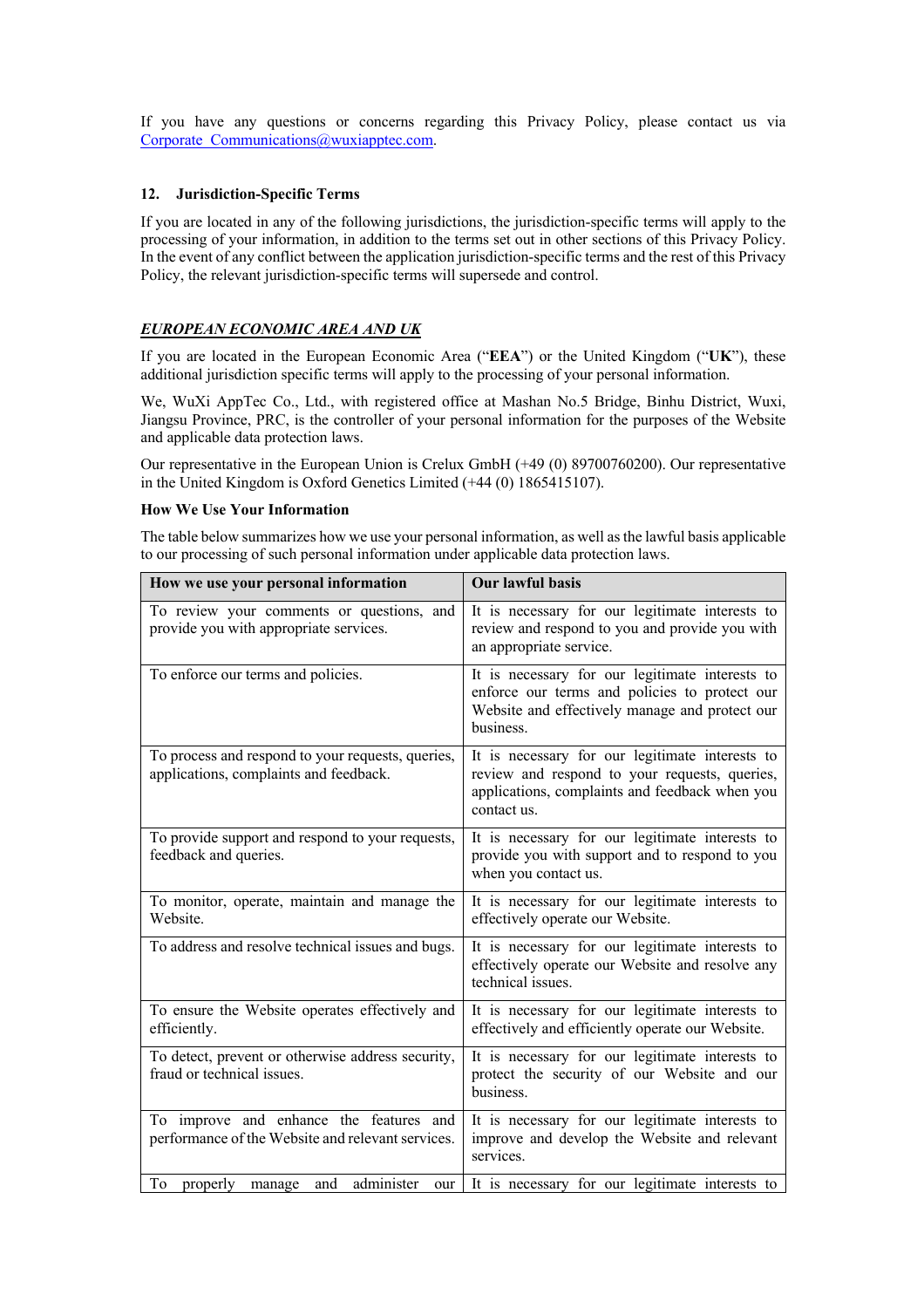| relationship with you.                                                                                                            | manage our relationship with you.                                                               |
|-----------------------------------------------------------------------------------------------------------------------------------|-------------------------------------------------------------------------------------------------|
| To manage our business.                                                                                                           | It is necessary for our legitimate interests to<br>effectively manage our business.             |
| To protect, enforce or defend our rights and<br>interests (including, in relation to a violation of<br>our terms and conditions). | It is necessary for our legitimate interests to<br>protect and defend our rights and interests. |
| To meet our legal obligations and responsibilities.                                                                               | It is necessary to comply with legal obligations<br>that we are subject to.                     |
| For other purposes as disclosed to you, where we<br>have your consent to do so.                                                   | Consent.                                                                                        |
| As required to do so by law.                                                                                                      | It is necessary to comply with legal obligations<br>that we are subject to.                     |

**Your Rights**. In addition to the rights set out in Section 7 (*Your Rights* ), you also have the following rights in connection with your personal information:

- o Withdrawal of Consent. You also have the right to withdraw your consent at any time where our processing of your personal information is based on your consent. However, certain features of the Website and our services may not be available if your consent has been withdrawn.
- o Right of Restriction. In certain circumstances, you may have the right to request that we restrict the processing of your personal information.
- o Right of Portability. You may have the right to receive personal information about you, which you have provided to us, in a structured, commonly used and machine-readable format and have the right to transmit that personal information to another entity.
- o Right of Objection. Where we process your personal information on the basis of our legitimate interests, you have the right to object to this. However, we may continue to process your personal information if you have objected where we have compelling legitimate grounds to continue such processing or for the establishment, exercise or defense of legal claims.
- o Direct Marketing. You have the right to ask us to stop processing your personal information for direct marketing purposes.
- o Automated Decision Making. In certain circumstances you have the right to request that you are not subject to automated processing of personal information, which produces a legal effect or similarly significantly affects you.

You also have the right to lodge a complaint with your local data protection/supervisory authority in your jurisdiction regarding the processing of your personal information.

You can contact us using the contact details at Section 11 (*Contact Us*) of the Privacy Policy, or the contact details set out above in these EEA/UK Jurisdiction Specific Terms, to exercise any of your rights.

**International Transfer**. The following section shall be added to the end of Section 4 (*International Transfer*) in the main body of this Privacy Policy:

# **Transfers of personal information outside of the EEA/UK**

If you are located in the EEA or the UK, your personal information may be transferred to us, stored at, processed in or otherwise accessed outside of the EEA or the UK, for example in China. We will ensure appropriate measures and safeguards are in place regarding the international transfer, storage and processing of your personal information. We will also obtain your separate consent for the international transfer of your personal information outside of the EEA or the UK to the extent required under applicable data protection laws.

# *UNITED STATES (CALIFORNIA)*

If you are a California resident, these additional jurisdiction specific terms will apply to the processing of your personal information. The following terms used in this section and not otherwise defined have